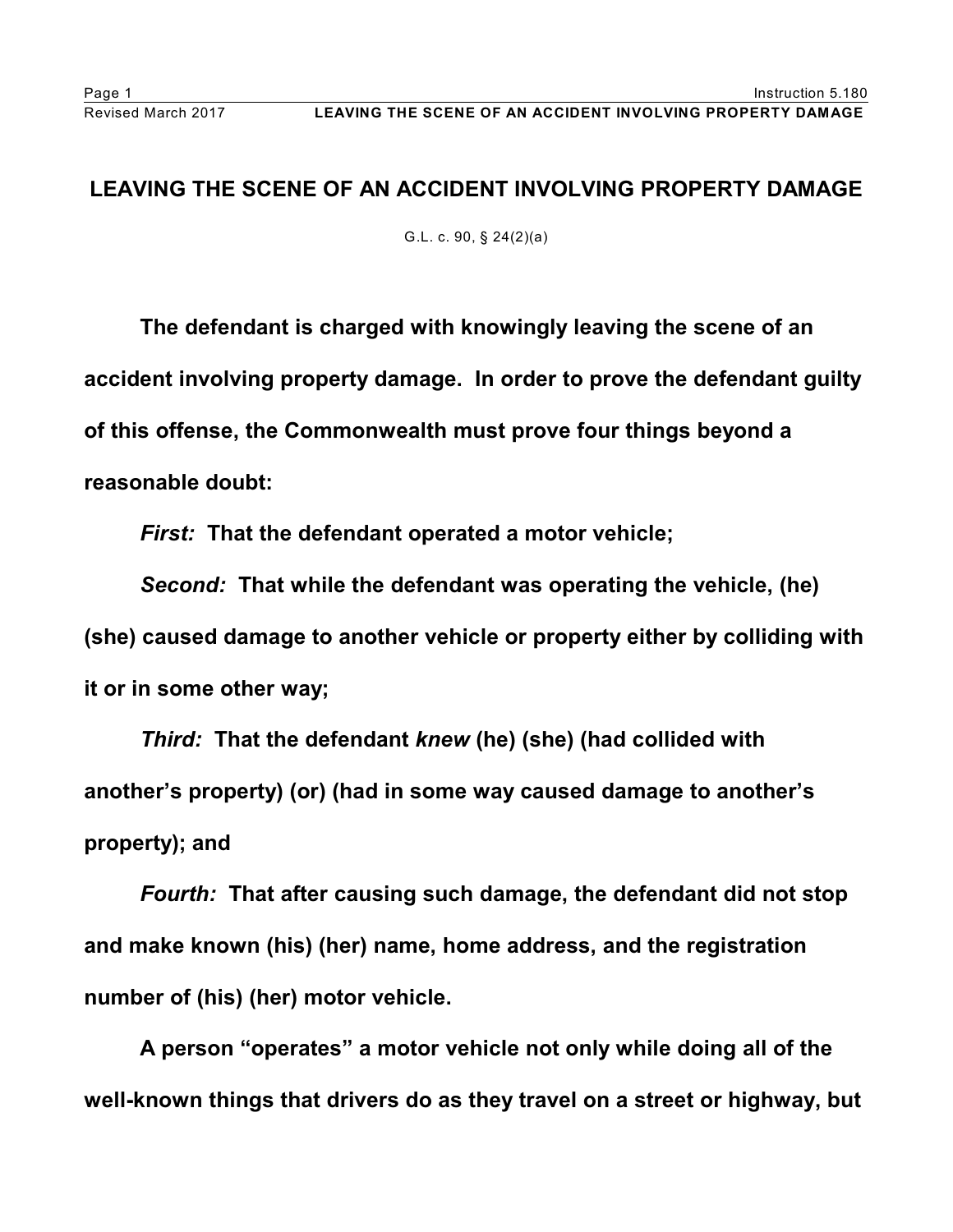**also when doing any act which directly tends to set the vehicle in motion.** 

**The law is that a person is "operating" a motor vehicle whenever he or she**

**is in the vehicle and intentionally manipulates some mechanical or**

**electrical part of the vehicle — like the gear shift or the ignition — which,**

**alone or in sequence, will set the vehicle in motion.**

*For the complete definitions of "Operation of a Motor Vehicle," see instruction 3.200.*

**A driver has a duty to immediately stop at the scene and offer the**

**specific information required: name, home address and motor vehicle**

**registration number. This duty is not satisfied by stopping at some remote**

**place or by being passively willing to answer inquiries.**

*Commonwealth v. Martinez,* 87 Mass. App. Ct. 582, 584-86 (2015); *Commonwealth v. Horsfall*, 213 Mass. 232, 236 (1913).

| SUPPLEMENTAL INSTRUCTIONS                                                |
|--------------------------------------------------------------------------|
| The law defines what a "motor vehicle" is<br>1. "Motor vehicle."         |
| as follows: "all vehicles constructed and designed for                   |
| propulsion by power other than muscular power."                          |
| (See G.L. c. 90, § 1 for the statutory definition of a "motor vehicle.") |
| To "operate" a motor vehicle within the<br>2. Stopped engine.            |
| meaning of the law, it is not necessary that the engine be               |
| running. A driver continues to operate his or her motor vehicle          |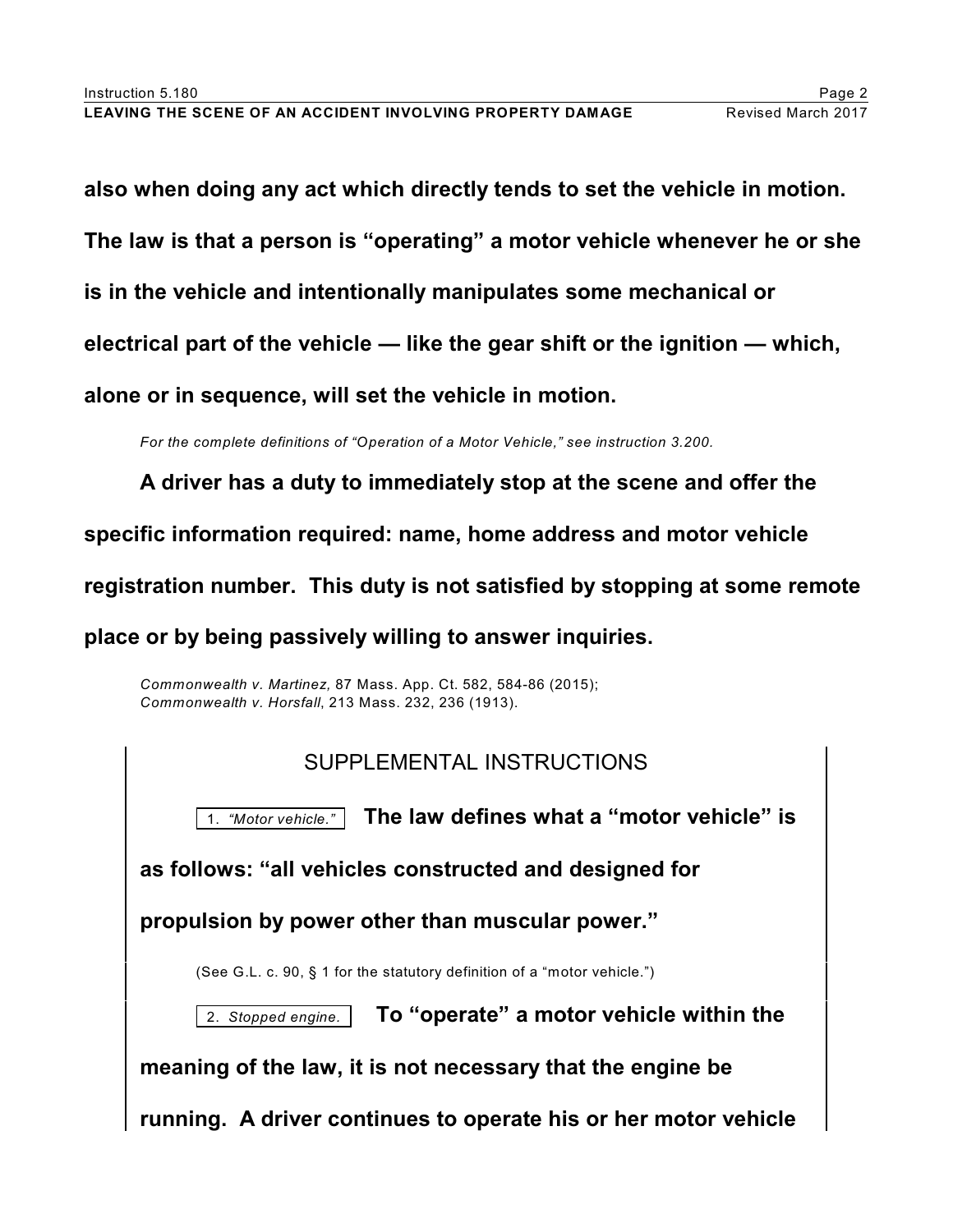**when it is stopped in the ordinary course of its operation for some reason that is fairly incidental to the vehicle's operation. A person is also considered to be "operating" a stationary vehicle when he or she manipulates some part of it, like the gear shift, so that it moves forward of its own weight.**

3. *Circumstantial evidence of operation.* **You may find that the defendant was the operator of the motor vehicle even if no witness saw him (her) driving the vehicle, if there is enough circumstantial evidence to prove to you beyond a reasonable doubt that the vehicle was operated and that the defendant, and no one else, was the operator of that vehicle.** 

 4. *To whom information must be given.* **The statute requires that the specified information must be given to the person whose property has been damaged, if reasonably possible, and if not, to someone acting in their interest or to some public officer or other person at or near the place at the time of the injury.**

*Commonwealth v. Horsfall*, 213 Mass. 232, 236 (1913); *Commonwealth v. Donohue*, 41 Mass. App. Ct. 91, 94 (1996)*.*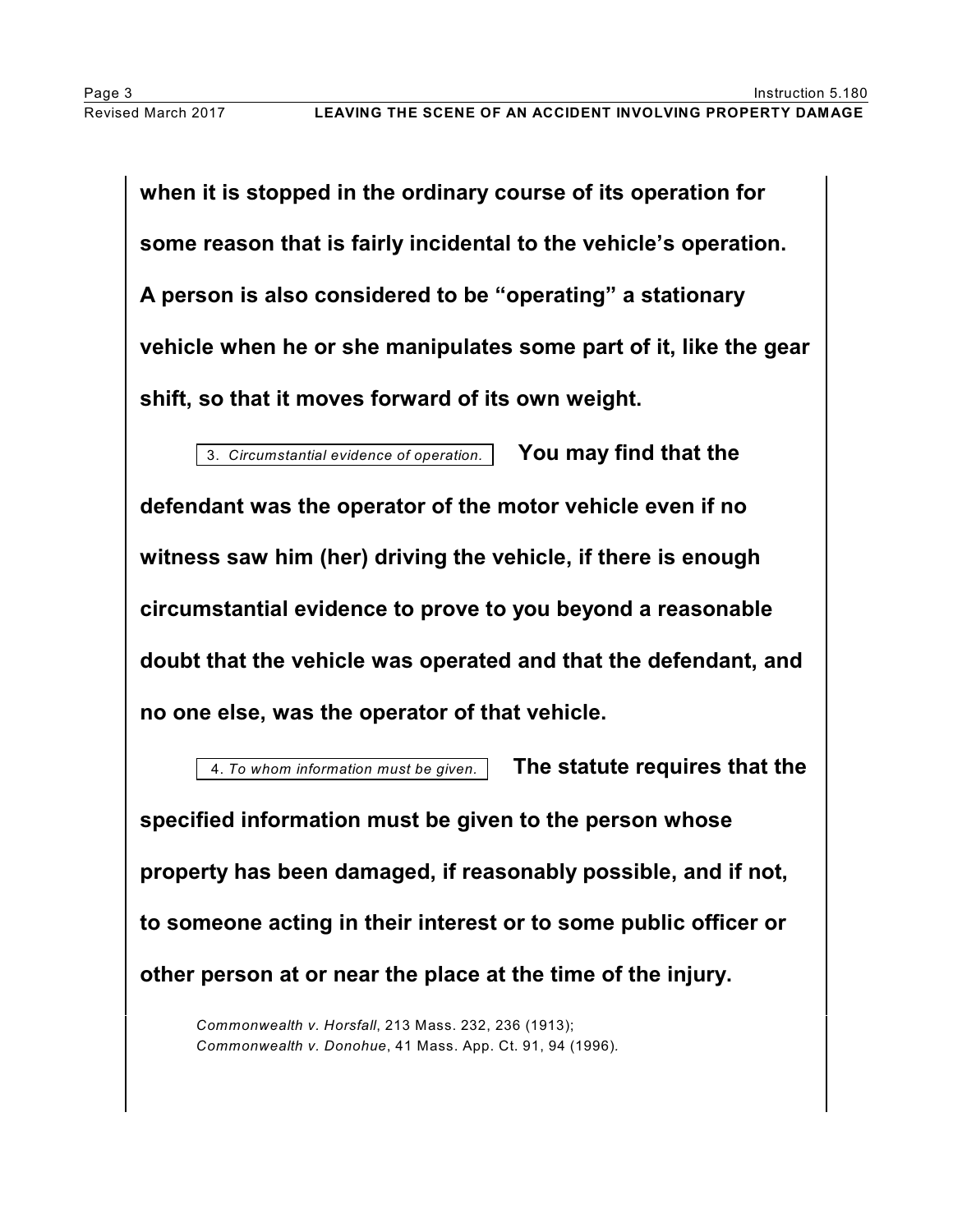## **LEAVING THE SCENE OF AN ACCIDENT INVOLVING PROPERTY DAMAGE Revised March 2017**



## NOTES:

1. **Circumstantial evidence.** Circumstantial evidence may support an inference that the defendant did not make himself known, *Commonwealth v. LaVoie,* 9 Mass. App. Ct. 918, 918-19 (1980), or that the defendant was the operator, *Commonwealth v. Smith*, 368 Mass. 126, 128 (1975); *Commonwealth v. Rand*, 363 Mass. 554, 561-62 (1973); *Commonwealth v. Swartz*, 343 Mass. 709, 712 (1962); *Commonwealth v. Henry*, 338 Mass. 786 (1958). *But see Commonwealth v. Shea,* 324 Mass. 710, 712-14 (1949) (defendant not shown to be driver where unknown person had been driving vehicle three hours earlier, and no evidence that defendant operated vehicle on that date).

2. **Collision.** "Collide" means to strike together. The statute applies whenever the defendant is in some way an actor, a partial cause in the collision, but not where the defendant is merely a passive participant (e.g., where a pedestrian falls or walks into the defendant's stopped vehicle). *Commonwealth v. Bleakney*, 278 Mass. 198, 201-02 (1932). An owner-passenger can be found guilty if he or she retained control over his chauffeur's operation of the vehicle. *Saltman, petitioner*, 289 Mass. 554, 561 (1935).

3. **Constitutionality.** The statutory obligation does not violate the privilege against self-incrimination. *California v. Byers*, 402 U.S. 424 (1971); *Commonwealth v. Joyce*, 326 Mass. 751, 753-57 (1951).

4. **Fault.** The statute applies whether or not the defendant was at fault, since the statute "focuses on causation, not fault." *Commonwealth v. Robbins*, 414 Mass. 444, 446-48 (1993).

5. **Good faith mistake.** It is not a defense that the defendant believed that he or she was known to persons at the scene. *Commonwealth v. Joyce*, 326 Mass. 751, 752-53 (1951); *Commonwealth v. Lewis,* 286 Mass. 256 (1934). *Commonwealth v. Horsfall,* 213 Mass. 232, 237 (1913), held that the defendant's good faith belief that he had taken the necessary steps to make himself known was a defense, but the statute was subsequently amended and that defense is no longer available, *Commonwealth v. Coleman*, 252 Mass. 241, 243-44 (1925).

6. **Not a continuing offense.** For purposes of the statute of limitations, the crime of leaving the scene of an accident is not a continuing offense. *Commonwealth v. Valchuis*, 40 Mass. App. Ct. 556, 561-62 (1996) (offense involving personal injury).

7. **Causal Relationship.** The Commonwealth must prove that the accident caused property damage. *Commonwealth v. Velasquez*, 76 Mass. App. Ct. 697, 699-701 (2010).

8. **Offering information without more violates statute.** A motorist must actually provide the required information. Merely offering to provide it is not sufficient to avoid liablity under G.L. c. 90, § 24(2)(a). It remains undecided whether an emergency or event such as road rage would excuse a motorist from compliance. *Commonwealth v. Martinez*, 87 Mass. App. Ct. 582, 585-86 & n.12, *rev. denied*, 473 Mass. 1101 (2015).

9. **Unit of prosecution is incident-based.** The offense is defined by the act of leaving the scene of the accident, not by the number of people injured. *See Commonwealth* v. *Constantino*, 443 Mass. 521, 524-27 (2005); *see also Commonwealth* v. *Henderson*, 89 Mass. App. Ct. 205, 209-11 (2016) (leaving scene of multi-vehicle crash